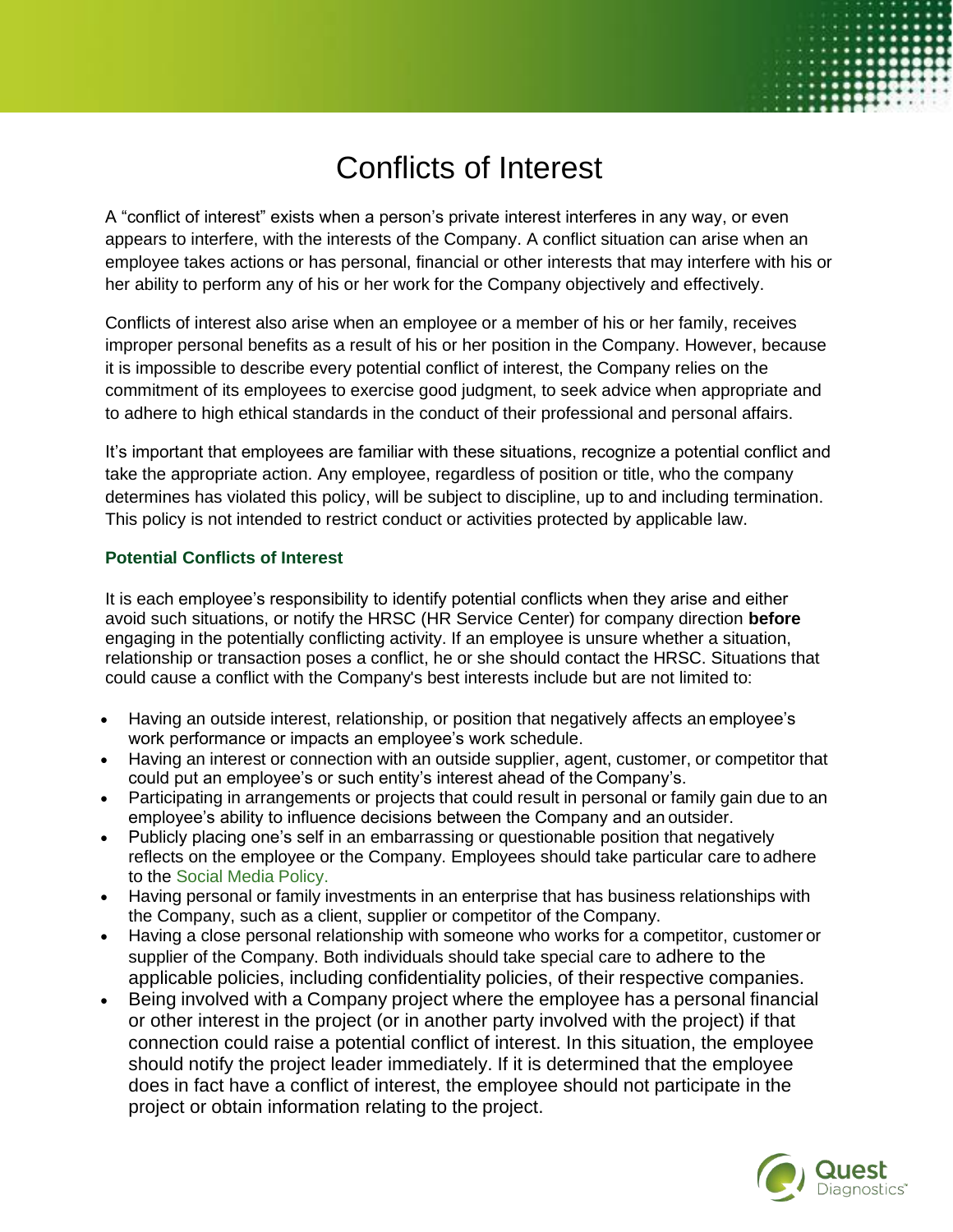- Allowing or directing an employee to conduct business with members of the employee's immediate family or companies in which the employee's immediate family has a financial interest.
- Asking others to do something the employee him or herself is prohibited from doing.
- Having a financial interest in a Restricted Entity that does not have publicly-traded common stock
- Providing services in any capacity (whether as a principal, employee, director, consultant, advisor, independent contractor, serving on a Board of Directors or otherwise) to a Restricted Entity.

### **A Restricted Entity is a business that:**

- Provides healthcare related services or products; or
- Provides services or products to the Company in the functional area in which the employee is involved from time to time at the Company.

## **Approval for Outside Employment or Service Affiliations**

The Company permits its employees to have employment or service affiliations with outside entities, provided that the affiliation does not present an actual or potential conflict of interest with the Company. While we respect employees' rights to manage their personal business, employees should place the Company's interest in any business transaction ahead of any personal interest or gain. In particular, Employees must adhere to the following rules:

- All employees must obtain the advance written approval of the Company to serve as an employee of or an independent contractor to a Restricted Entity (as defined above). To obtain approval, an employee must contact the HRSC.
- All employees must obtain the advance written approval of the Company's SVP and General Counsel for any of the following: to provide services as a principal, trustee, director (other than as a director of a for-profit company – see below), consultant, advisor or officer of a Restricted Entity; to obtain an equity stake of five percent (5%) or more in a Restricted Entity; or to receive compensation in the form of equity from a Restricted Entity. To obtain this approval, the employee must first contact the HRSC.
- $\Box$  In order to serve as a director of a for-profit company, employees must comply with the Quest Diagnostics Incorporated policy regarding [Serving as a Director of For-Profit](https://questdiagnostics.ehr.com/us/en/Career/Pages/Serving-as-a-Director-of-For-Profit-Company.aspx) [Company.](https://questdiagnostics.ehr.com/us/en/Career/Pages/Serving-as-a-Director-of-For-Profit-Company.aspx)
- $\Box$  In order to serve as a director of a non-profit entity that is not a Restricted Entity, employees must obtain the approval of their manager. In determining employee requests, managers shall consider: potential conflicts of interest; time/travel/economic/other demands upon the employee; and other pertinent factors.
- $\Box$  The outside employment or service affiliation must not present an actual or potential conflict of interest with the Company and is in adherence to the [Phlebotomy and Other](https://questdiagnostics.ehr.com/us/en/External/Documents/phlebotomy_and_other_health_care_services_policy.pdf) [Health Care Services Compliance](https://questdiagnostics.ehr.com/us/en/External/Documents/phlebotomy_and_other_health_care_services_policy.pdf) Policy.

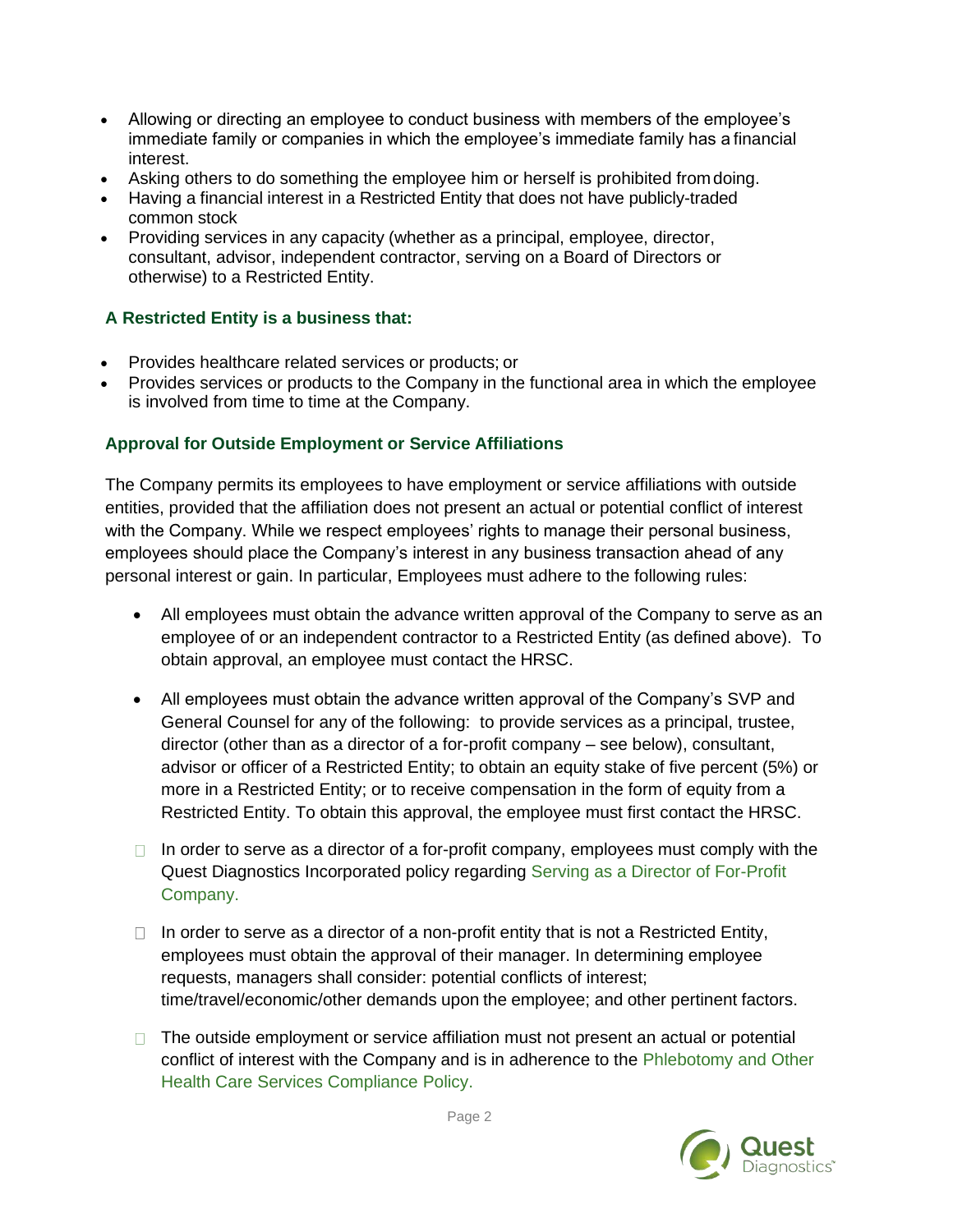- $\Box$  The outside employment must not adversely affect the Company or the employee's performance or negatively impact work schedules;
- $\Box$  The employee must adhere to the [Confidential/Proprietary Information a](https://questdiagnostics.ehr.com/us/en/Career/Pages/Confidential-and-Proprietary-Information.aspx)nd [Company](https://questdiagnostics.ehr.com/us/en/Career/Pages/Company-Assets-and-Expense-Accounts.aspx) [Assets and Expense Accounts](https://questdiagnostics.ehr.com/us/en/Career/Pages/Company-Assets-and-Expense-Accounts.aspx) policies.
- $\Box$  The employee may not use Company property, facilities, equipment, supplies, IT systems (including computers, networks, email, voicemail and telephones), time, brand or reputation in connection with outside employment or services.

The amount of time the employee is able to devote to such activities should be considered to ensure that outside commitments do not impair the employee's effectiveness as a Company employee.

*Note: Unless the arrangement is at the direction of the Company, approval is required even if the employee provides services directly in connection with services provided to the Company (e.g., acting as a medical director of a customer's laboratory or serving as a director/officer of a business because the Company appoints the employee).*

No approval is required for employees for services provided to a governmental entity or a charitable enterprise (service on a local school board, religious organization, etc.), unless it is a Restricted Entity.

Example: An employee is not required to get approval to serve on the local school board or with a religious organization.

Example: An employee is required to get approval to serve on the Board of Directors of a community hospital.

### **Notices to Obtain Approval**

To request approval, employees are required to submit a completed [Conflict Of Interest](https://questdiagnostics.ehr.com/us/en/Career/Documents/conflict_of_interest_disclosure_form.doc) [Disclosure Form t](https://questdiagnostics.ehr.com/us/en/Career/Documents/conflict_of_interest_disclosure_form.doc)o the HRSC that must detail:

- $\Box$  The name of Restricted Entity;
- $\Box$  The job duties or services to be provided;
- $\Box$  The nature of the potential relationship;
- $\Box$  The nature of the business or activity of the Restricted Entity;
- $\Box$  Whether it competes with (or the employee expects it may), does business with (or may do business with) the Company; and
- $\Box$  The details on the financial relationship, including fringe benefits.

Each request will be evaluated for its potential for a conflict of interest and the possibility of liability to the Company. Any approval, once given, may be withdrawn at any time based on the